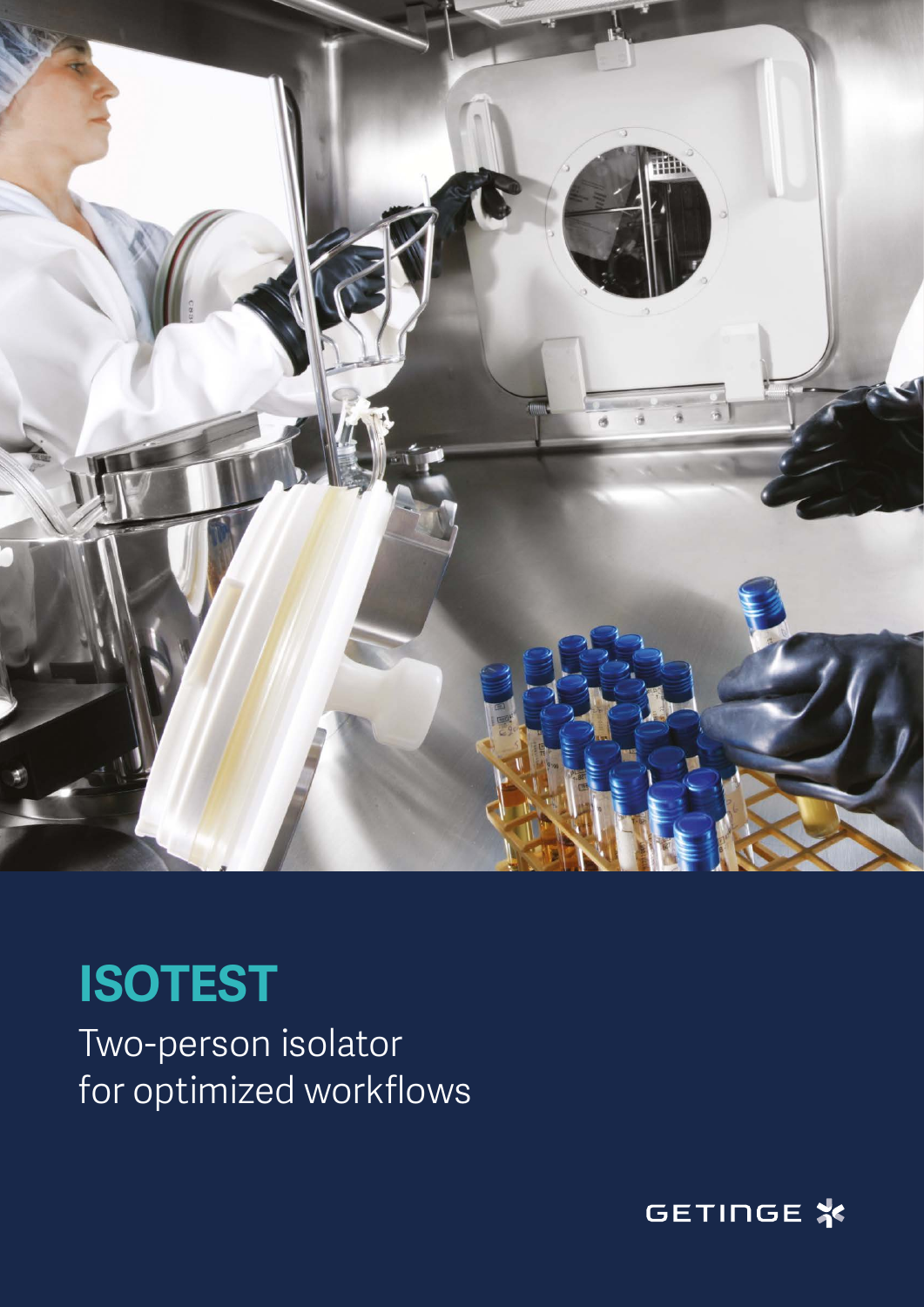# **Efficient and reliable workflows**

Double work station increases productivity for sterility testing

Optimize your sterility testing workflows to maximize throughput. The Getinge ISOTEST isolator facilitates a continuous testing process instead of a batch process, eliminating unproductive time between batches.

Sterility testing is the last mandatory control performed on sterile drugs, components, and medical devices before their release for administration to patients. The Getinge ISOTEST isolator provides the completely closed system necessary to avoid the risk of false positive results. You can rely on ISOTEST to provide a controlled environment and optimal workflows for reliable sterility testing.

ISOTEST can also be used for cytotoxic or TPN (Total Parenteral Nutrition) reconstitution, compounding of drugs and many other aseptic applications.

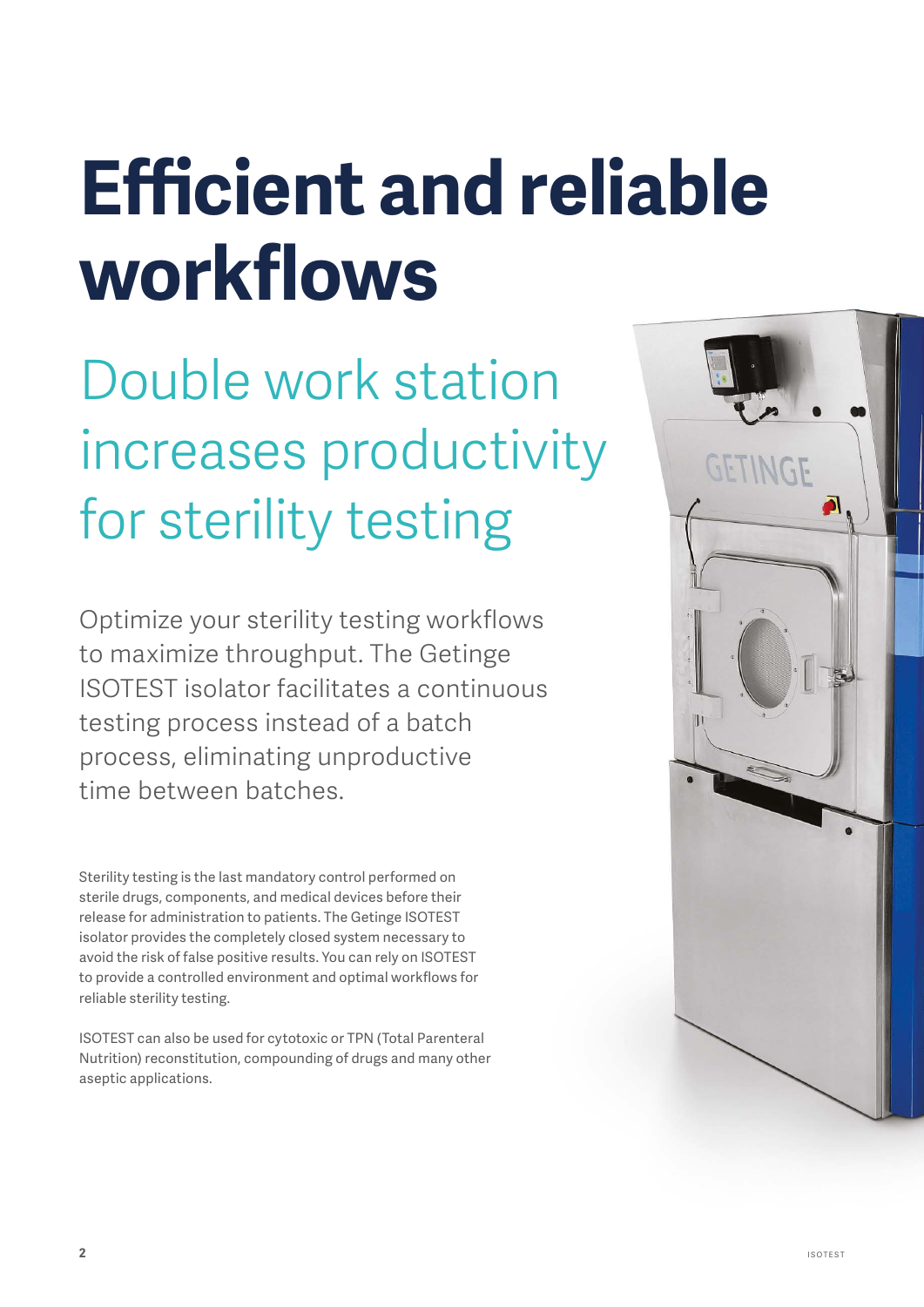

# **Dual-operator access optimizes workflows**

Two operators can have simultaneous access to the chamber and the load inside the hatch. They can work with the same or different sterility testing methods inside the isolator. The system can be used with any combination of closed or open membrane filtration, direct inoculation methods, and rapid microbiology methods (RMM).

# **Minimize downtime for improved throughput**

The Getinge ISOTEST isolator supports continuous testing instead of a batch process, eliminating unproductive downtime between batches. Short bio-decontamination cycles and the capacity for dual operations combine for a throughput rate of up to 40 tests per 8-hour shift (based on an average test size of 20 ml containers/vials).

# **Effective bio-decontamination**

With Getinge ISOTEST, you can bio-decontaminate the total volume of the unit; the hatch can be included, or bio-decontaminated separately. Bio-decontamination happens quickly for high productivity, often within 30-45 minutes.

The integrated bio-decontamination unit uses Hydrogen Peroxide Vapor (HPV) as steri-lant. The generator is controlled by the same PLC as the unit for simplified and reliable operations.

# **Validated process control and traceability**

Both the isolator and integral biodecontamination unit are controlled by a single Siemens PLC control system. Reports are sent to an integrated printer or remote PC (option). Data and reports can be stored in the built-in FDA 21 CFR part 11 compliant SCADA and in the customer network (option).

The color touchscreen control panel is intuitive and easy to operate. Through the HMI, authorized users can set process parameters that operators can easily monitor during the process.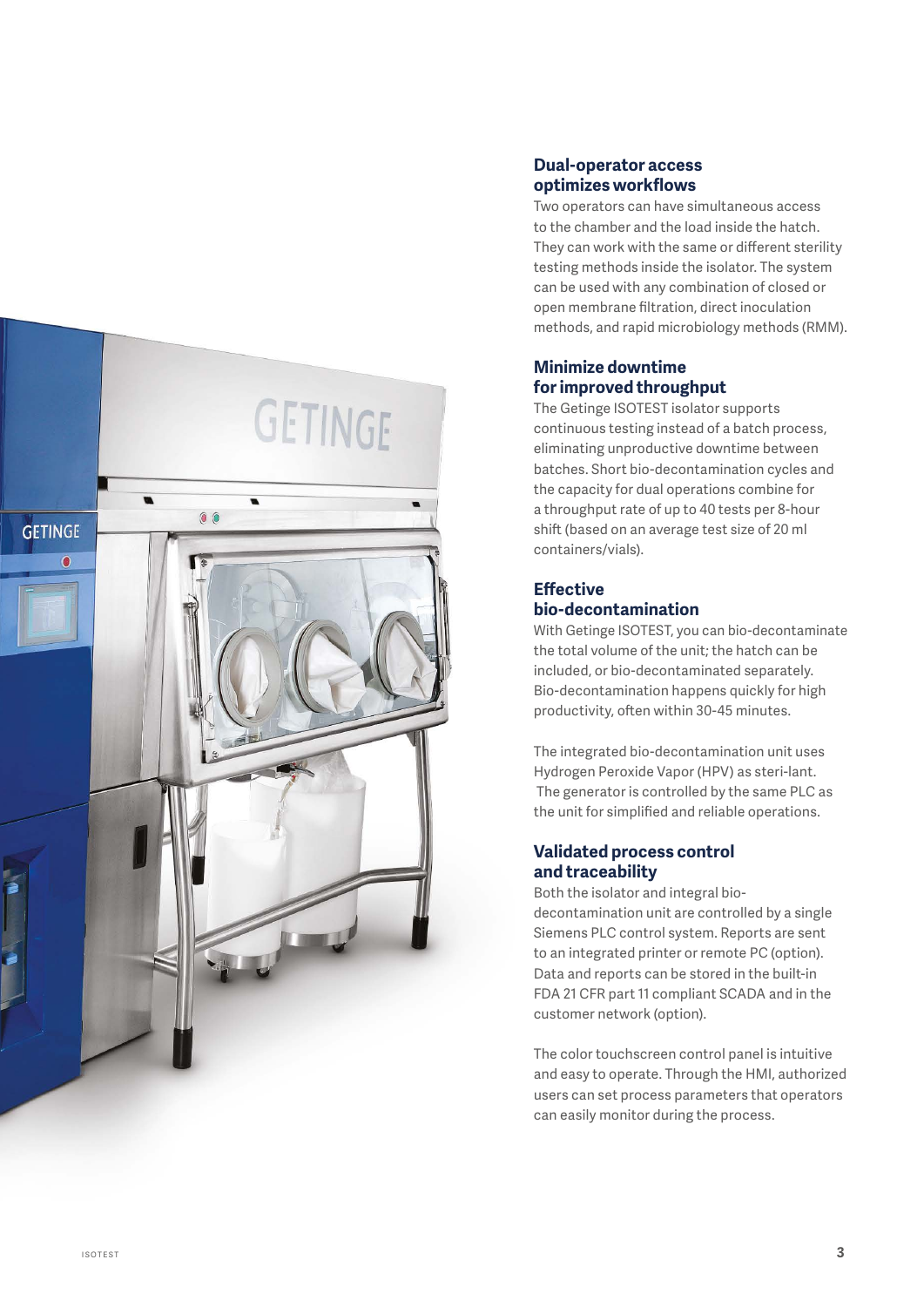

### **Integrated bio-decontamination: Steritrace**

The built-in bio-decontamination unit uses Hydrogen Peroxide Vapor (HPV), a proven sterilant commonly used in the pharmaceutical industry. It is generated from liquid Hydrogen Peroxide (H<sub>2</sub>O<sub>2</sub>) from a bottle fitted with an RFID (Radio Frequency Identification) device, that is placed in a receptacle on the isolator. The generator checks the validity of the HPV bottle and the batch number is recorded in the process report. Steritrace is controlled by the same PLC as the isolator unit, thus minimizing components and enabling validation and maintenance of a single piece of equipment.

# **Manipulation devices** Application-specific options for comfort and safety

Getinge isolators can use different manipulation systems to match the process to the operator's hand. The Glove-Sleeve offers protection and easy maintenance. An O-ring system allows the glove to be replaced without breaking sterility.

### **Minimize contamination risk with Getinge´s wireless Glove Leak Tester (GLT)**

Ensure a safe production and process control with the paperless Glove Leak Tester that enables seamless in-situ glove testing. Wireless, paperless and pipeless, the GLT allows for accurate and repeatable testing for glove and sleeve integrity, i.e. detecting perforations not visible to the naked eye.



Glove Leak Tester (GLT) shown on demo display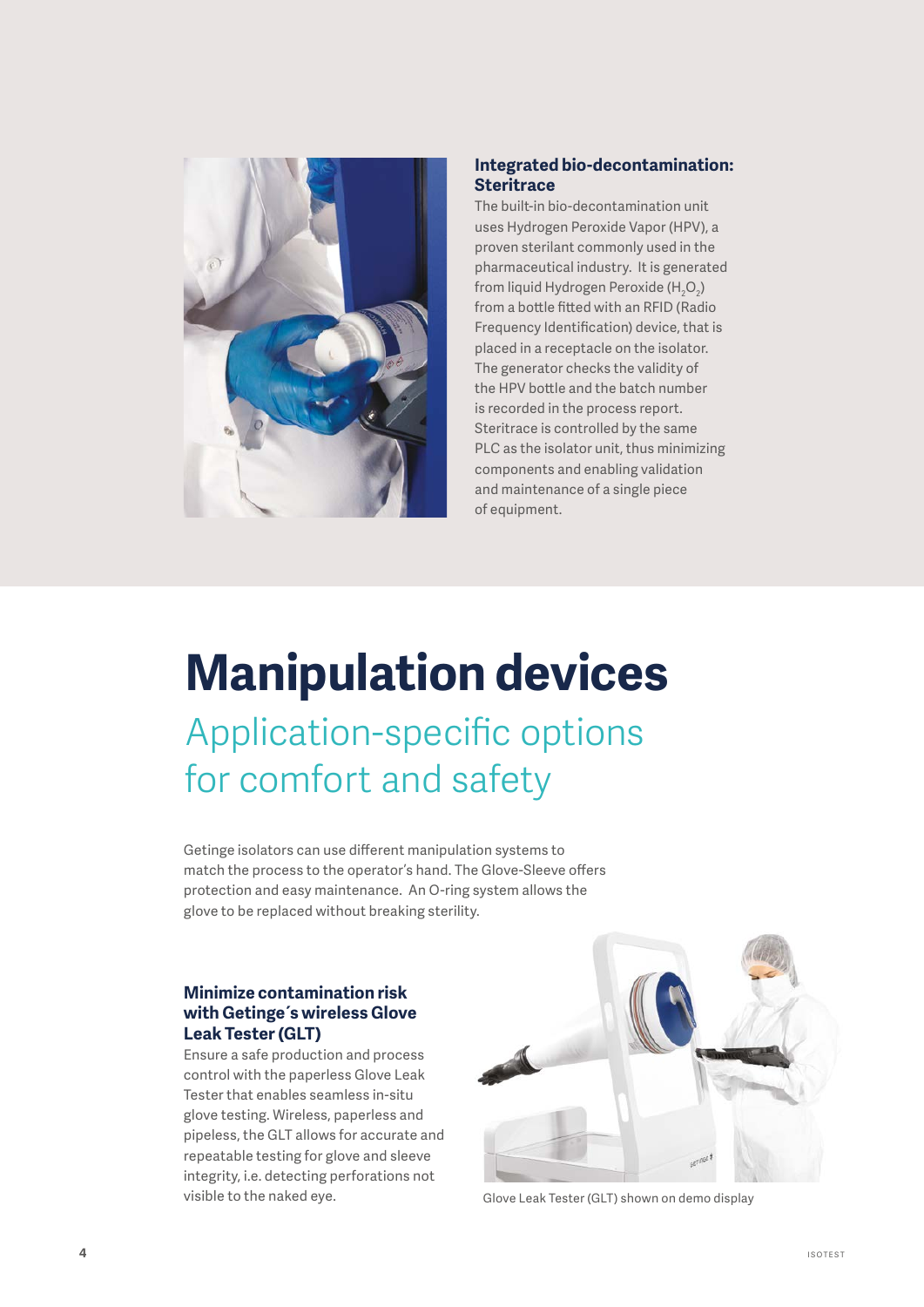# GETINGE GROUP

ISOTEST

Stri Ses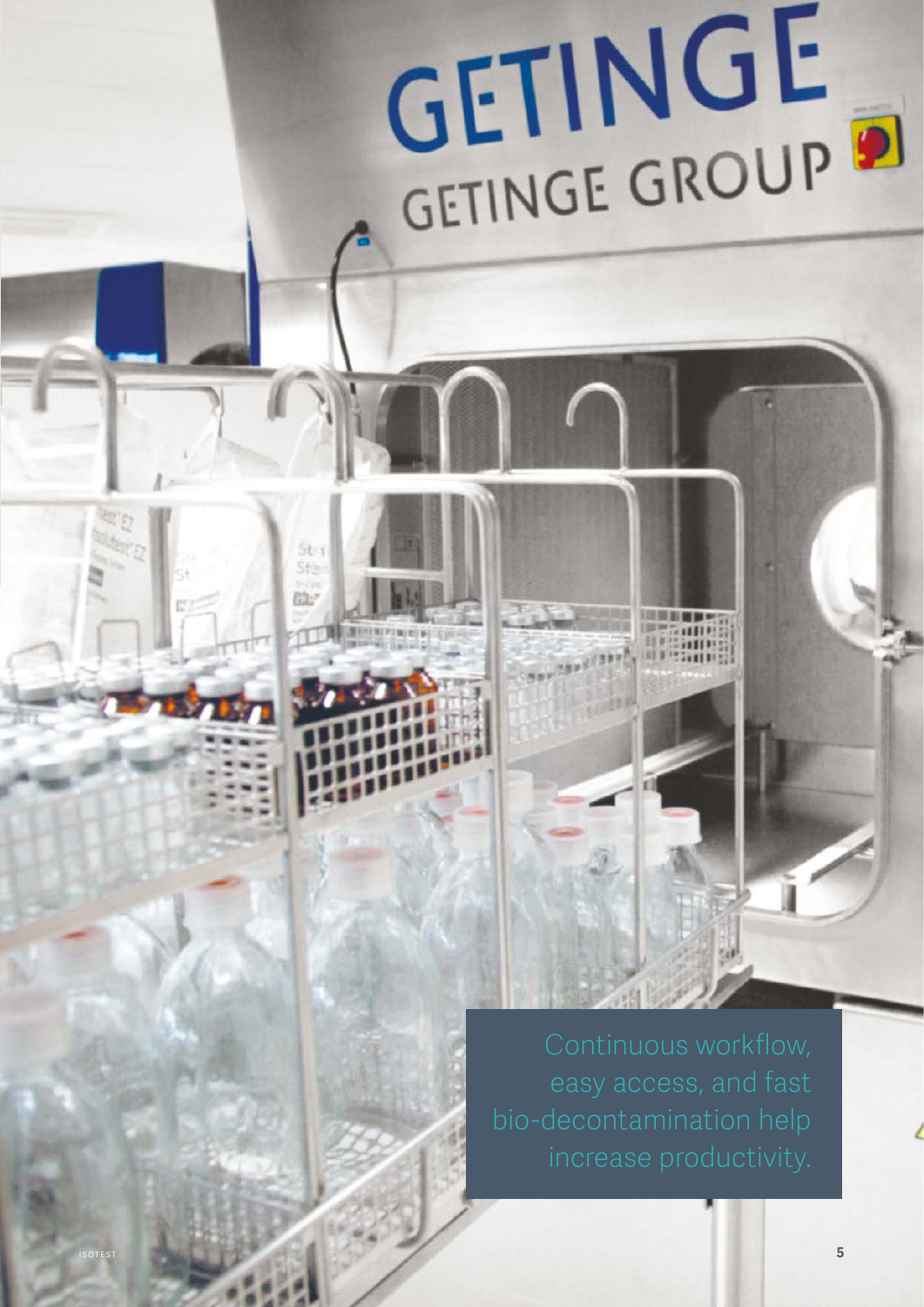# **DPTE® Transfer Systems**

Application-specific options for comfort and safety



# **DPTE® Alpha**

The core of the DPTE® transfer system is the Alpha port; a secure interlock enables totally safe connections and disconnections. The DPTE® system allows material to be moved from one sterile zone to another through a non-sterile zone, with leak-tight, risk-free reconnection.



### **DPTE-BetaBag®**

The DPTE-BetaBag® is a combination of a DPTE® Beta part and a bag for the safe transfer of sterile products or waste material. The DPTE-BetaBag® single-use range is designed for fast contamination-free transfer to maintain high-speed production, increase flexibility and minimize validation costs.



### **DPTE® Beta Containers**

Stainless steel or plastic DPTE® Beta Containers allow for safe transfer into and out of a barrier system. Autoclavable, stainless steel and plastic inserts enable you to sterilize and transfer tools etc.



### **Safe and efficient waste handling**

A dual-waste DPTE-BetaBag® allows for safe removal of liquid and solid waste from the isolator. The DPTE® system provides egress from inside the isolator chamber while maintaining isolator integrity; there is no risk of sample or environmental contamination. It's a useful solution for handling cytotoxic waste.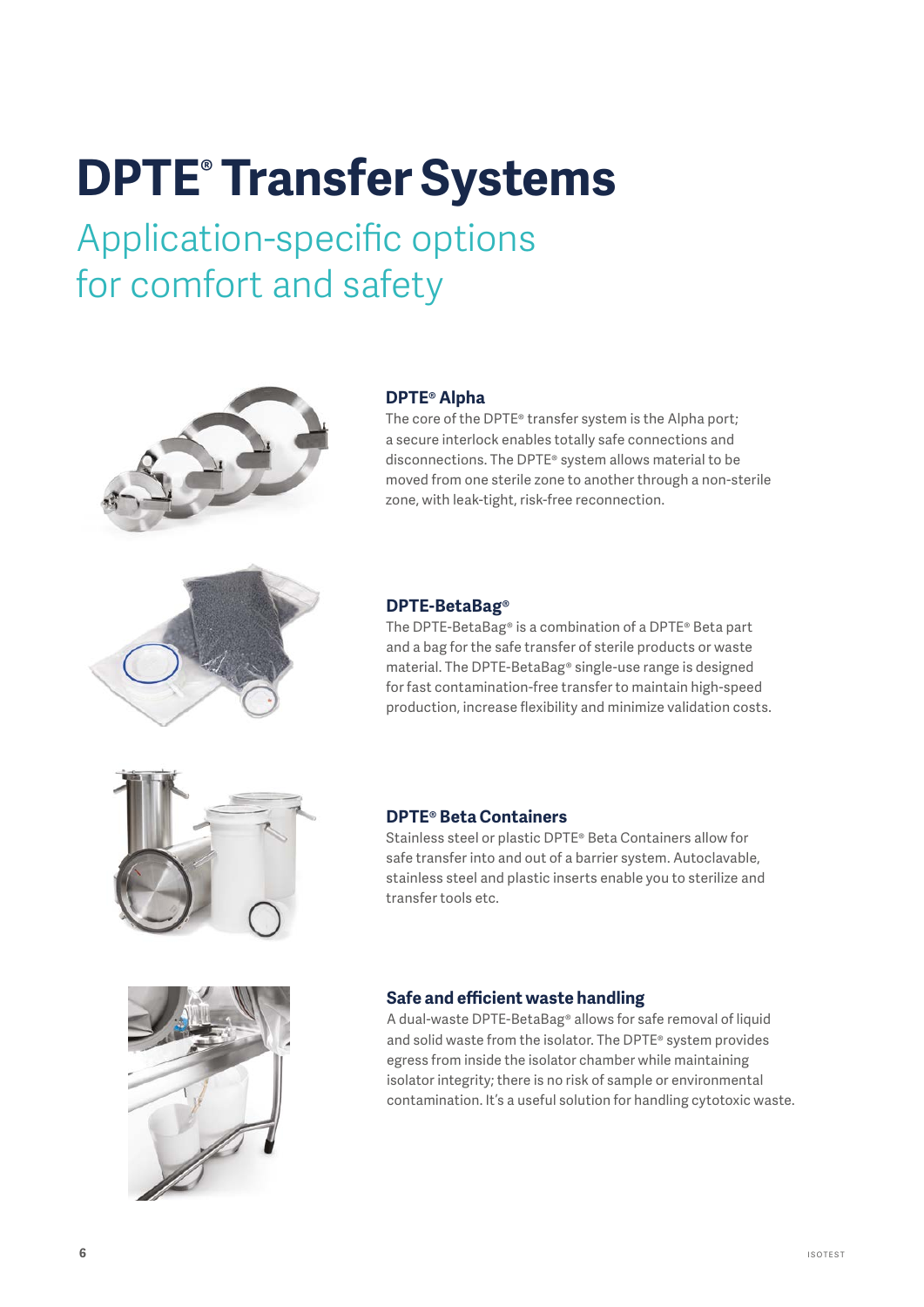# **Other standard isolator solutions from Getinge**

Getinge ISOFLEX-R Isolators



# **A modular, rigid-wall isolator**

The Getinge ISOFLEX-R isolator protects the product against contamination during aseptic operations such as sterility testing. The rigid-wall isolator maintains an enclosed and sterile environment throughout transfer, manipulation, and bio-decontamination.

- Modular design for flexible use
- Validated process control and traceability
- Two types of ventilation to maintain aseptic conditions: Engineered Turbulent Flow (ETF) and Unidirectional AirFlow (UDAF)

# Getinge ISOFLEX-S Isolators

# **A transparent, flexible-wall isolator**

The Getinge ISOFLEX-S isolator has transparent semi-rigid plastic walls that provide a panoramic view of the working area. Getinge Isoflex-S isolators combine the robustness of a 316L stainless steel working base with the comfort of working with glove sleeves on a flexible wall.

- Flexible and mobile
- User-friendly operations
- Modular design
- Validated process control and traceability
- Cost effective solution